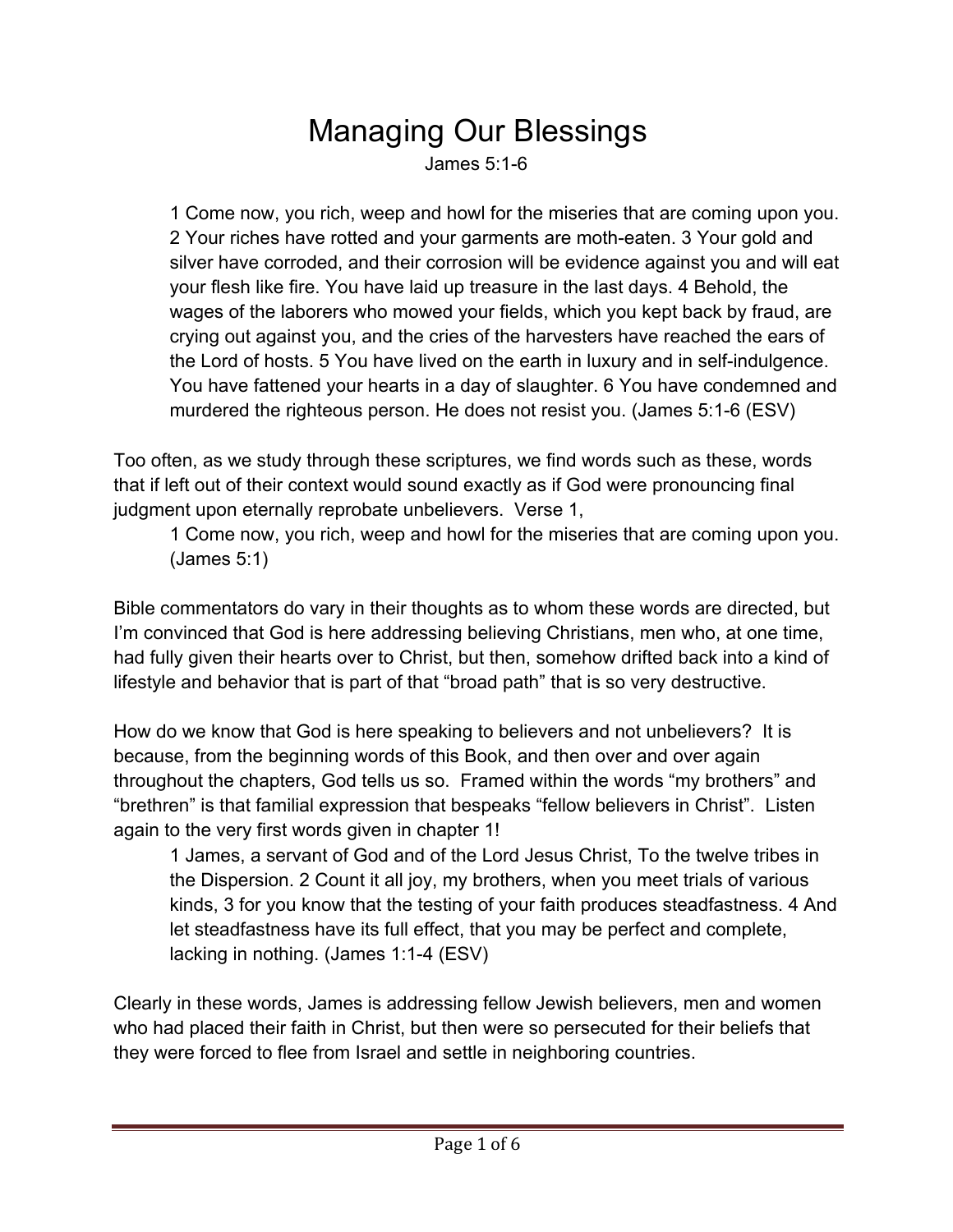But what has taken place between those first joyous moments when these dear "brothers in the Lord" first humbly surrendered their lives to the mercy and grace of the Lord Jesus, and then here, only a few short years later, when God finds it necessary to give some of the sternest words of rebuke and correction to them? What has taken place within their wretched souls?

One very simple, but profound set of events has taken place. These people have prospered! They have prospered, and greatly so. Yes, they have suffered in their persecution. But God, being the loving Father that He is, was ever and always with them, wherever they went, making provision for them, pouring out blessing after blessing upon them!

That is what a good Father does, and that is what God has always done for His chosen children. And history testifies to it. As the Jewish people have been forced from one place to another around the world, most recently until 1948, having no homeland for 1500 years, without fail, God's blessings and prosperity have followed them wherever they have gone.

And again yes, there have been many seasons of suffering for them, especially in those times when they would forget God and follow after other gods. But invariably, as they would turn back to Him, God would pour out His blessings upon them. And then, literally everything they would touch would become successful.

And even to this day, here in America and in Europe, blessings have been the absolute norm, God pouring out blessings without measure upon the Jewish people, especially in the financial marketplace. Untold numbers of the Jewish people have found financial success. So much so that for most all of my life I have heard unkind comments being made against them, people saying, "those Jews, they own and control everything".

And that seems to have been the case with these fellow Jewish believers to whom James was directing these severe words of rebuke here in chapter 5. Again, in fear for their lives, these people had fled to neighboring countries, and there, with God's hand of blessing on them, they had immediately found success.

But then, something went terribly wrong, which prompts the question "what did these people do with the "blessings" that God poured out upon them?" Did they "manage their blessings" well? And the answer from James' words here in our text is a very strong "no!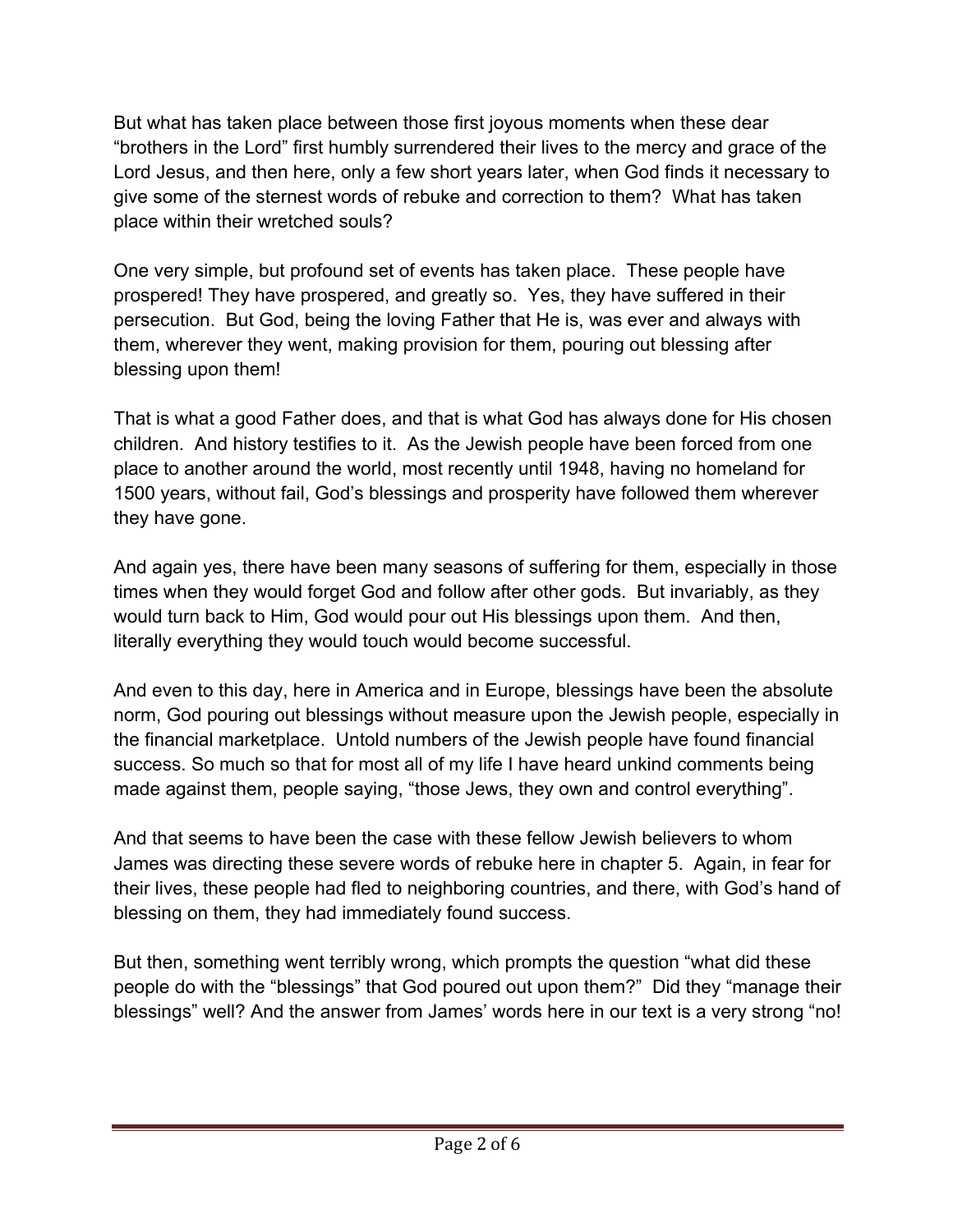Apparently, the sinful nature that is present within all people's hearts immediately began to do its demonic work, and these people began to succumb to the many temptations and sins that often follow along with riches and success.

And therein lies one of the most subtle of all the entanglements that Christians will ever encounter regarding their finances, the pitfalls that present themselves as we attempt to "manage our blessings".

And that might sound a little odd in the hearing of most people, because we always seem to think, "if I just had the money that those wealthy people over there have, my troubles would be over". But so very often, that is not the case. We Christians have a history of not "managing our blessings" well.

And that seems true from the poorest person to the very wealthiest. But may I observe, it does seem a somewhat easier chore for us lower income folks, than for those who have greater wealth. It seems an easier chore to manage little than it does to manage a lot. The more money we have, the more options that are available to us. And options seem often to be the stumbling block and the beginnings of trouble.

As for myself, for most of my adult years, our family having income near the poverty line, our lifestyle usually reflected our income level. Having little, our management of the blessings we received was not a very difficult chore. We usually just tried to keep our ship afloat and not go into debt.

But with that being said, as a family, we never seemed to lack the basics and then also to have some extras. God was providing! And I have observed that that is the way with most poorer folks. In the main, they are just poor and they learn to live on the little that they have.

I've also observed though, that regardless of our actual financial condition, in our weaker moments, most of us do seem to think ourselves to be poorer than we really are. I know that for myself, when I get tempted to compare my own provision, my house, my car, my paycheck, to some of my neighbors in the more upper-crust parts of town, I can usually find reason to "whine" a bit about being poor.

But listen, the real truth is, you and I are not at all poor! If we have those things that I just mentioned, a place to live, a car, food to eat, we are actually ranked in the top 5% of the people of the world. We are not poor!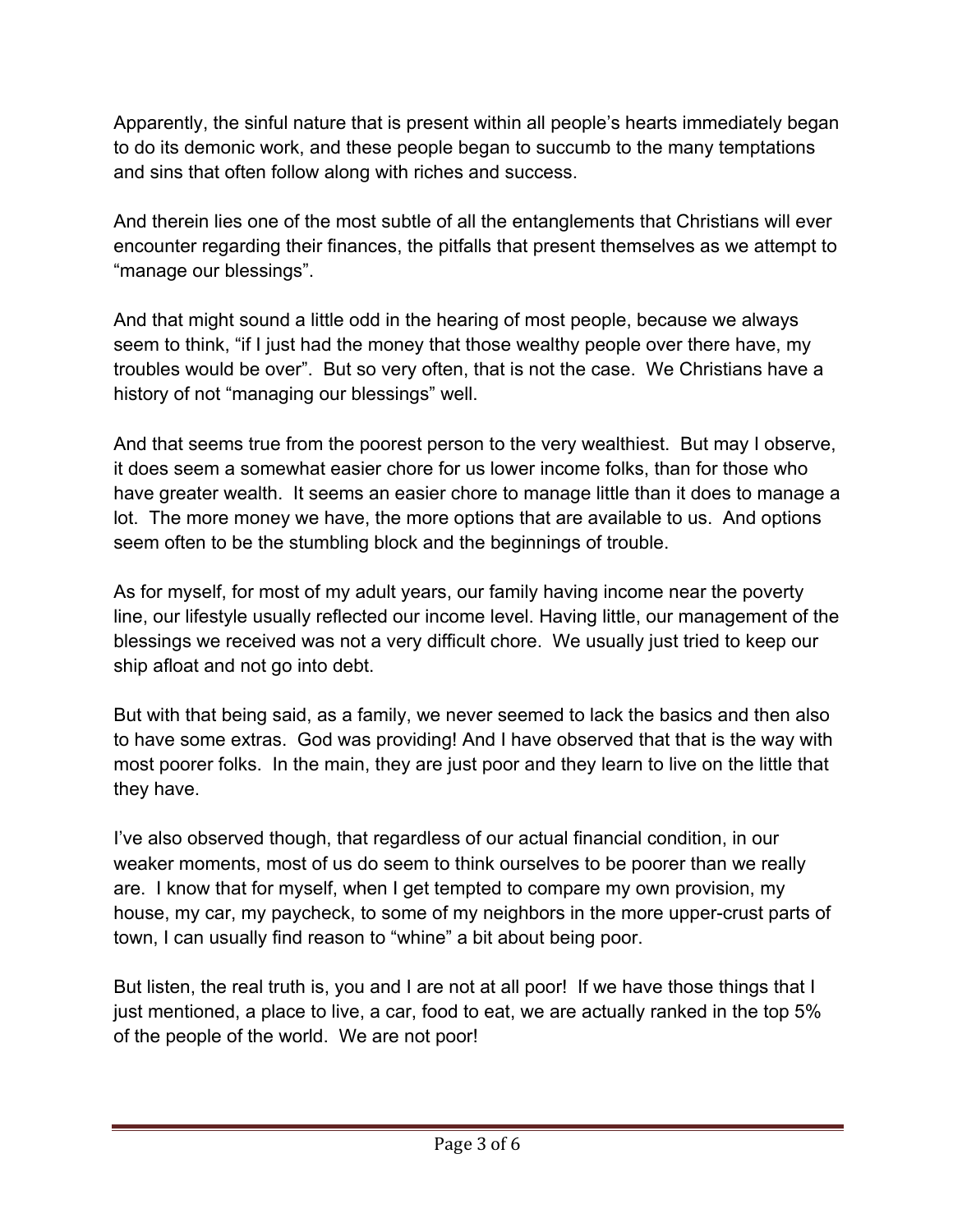And then, I have also observed that many of the very wealthy people of the world, have some of those same symptoms about their money as do you and I. They are wealthy, some very wealthy, but they don't seem to know they are wealthy. They seem never able to be comfortable with the amount of money that they have. They seem always to not only want, but to believe that they actually need more and more money.

A friend of mine who is fond of quoting sayings by his father, would tell the story of when his father would be asked how much money he made, not wanting to tell them, he would say, "not enough". And though his father's response might have been seen as lighthearted, it probably reflected the true feelings within his heart.

Our wealth, whatever its level seems never enough and never easy to deal with. The human soul has so many nooks and crevices within it. And when it come to this matter of "managing our blessings", all sorts of destructive attitudes and pitfalls can surface.

And that seems especially so when a person begins to accumulate a lot of money. As we mentioned earlier, that is when another factor within wealth can begin to rear its ugly head. Along with wealth and position usually comes a measure of power. "Power"! And power will often turn out to be the most difficult and most hurtful of all our management strategies, as we manage our blessings.

May we turn again to our scripture passage and we'll see how the combination of having great blessings and great power can bring very corrupting behavior into the life of an otherwise devout Christian soul.

James 5,

1 Come now, you rich, weep and howl for the miseries that are coming upon you. 2 Your riches have rotted and your garments are moth-eaten. 3 Your gold and silver have corroded, and their corrosion will be evidence against you and will eat your flesh like fire. You have laid up treasure in the last days. 4 Behold, the wages of the laborers who mowed your fields, which you kept back by fraud, are crying out against you, and the cries of the harvesters have reached the ears of the Lord of hosts. 5 You have lived on the earth in luxury and in self-indulgence. You have fattened your hearts in a day of slaughter. 6 You have condemned and murdered the righteous person. He does not resist you. (James 5:1-6 (ESV)

Remember again the context of these words. This rebuke was written to fellow believing Jews, who in their "dispersion" into foreign lands had been blessed by God with excellent financial success in their business ventures.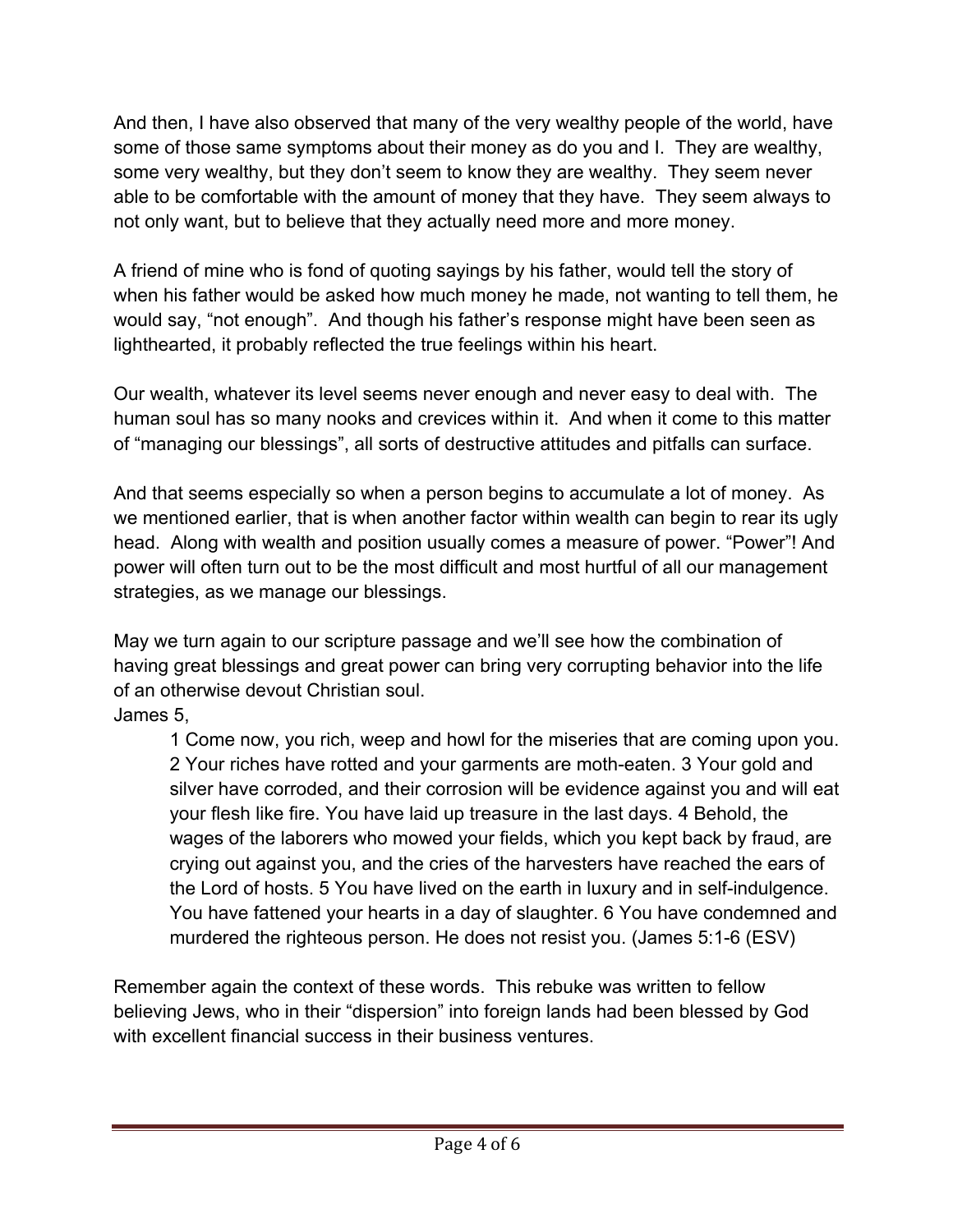But then, look at what these words tell us took place. Their management of God's blessings took a corrupt turn. Verses 2 and 3 tell us that these people gained so much wealth that they could not use it all. They had so much wealth, that It just sat idle and unused, so much so that it began to rot and be eaten by moths. They had so much gold and silver that lay unused and untouched that it corroded.

Then in verse 4, we see the "management" problem and why the money kept accumulating, and being unused. Verse 4,

4 Behold, the wages of the laborers who mowed your fields, which you kept back by fraud, are crying out against you, and the cries of the harvesters have reached the ears of the Lord of hosts. (James 5:4)

A reminder, these owners are Christian businessmen, most likely dealing with other fellow Christian businessmen, here mowers and harvesters. But the owners found corrupt ways to cheat their fellow Christian brothers.

And their behavior is especially egregious, because it is not as if the owners were running short of money and unable to pay their workers. Not at all. These owners had so much excess gold and silver, that they never touched some of it. They were just crooked and corrupt!

Little did they realize it, but nothing gets past the all-knowing eyes and ears of God. Verse 4

4 . . . the cries of the harvesters have reached the ears of the Lord of hosts. 5 You have lived on the earth in luxury and in self-indulgence. You have fattened your hearts in a day of slaughter. 6 You have condemned and murdered the righteous person. He does not resist you. (James 5:4-6 (ESV)

Folks, yes, it's true, our loving Father is a "God of love". He proves it daily by making provision for each of us. But as we are warned here and especially in Ecclesiastes 12. We must "remember our creator in the days of our youth", in those days when we are acquiring and accumulating wealth, because there will surely come a day of accounting for our behavior. And as God warns us in Ecclesiastes 12:13-14

13 Now all has been heard; here is the conclusion of the matter: Fear God and keep his commandments, for this is the whole [duty] of man. 14 For God will bring every deed into judgment, including every hidden thing, whether it is good or evil. (Ecclesiastes 12:13-14 (NIV)